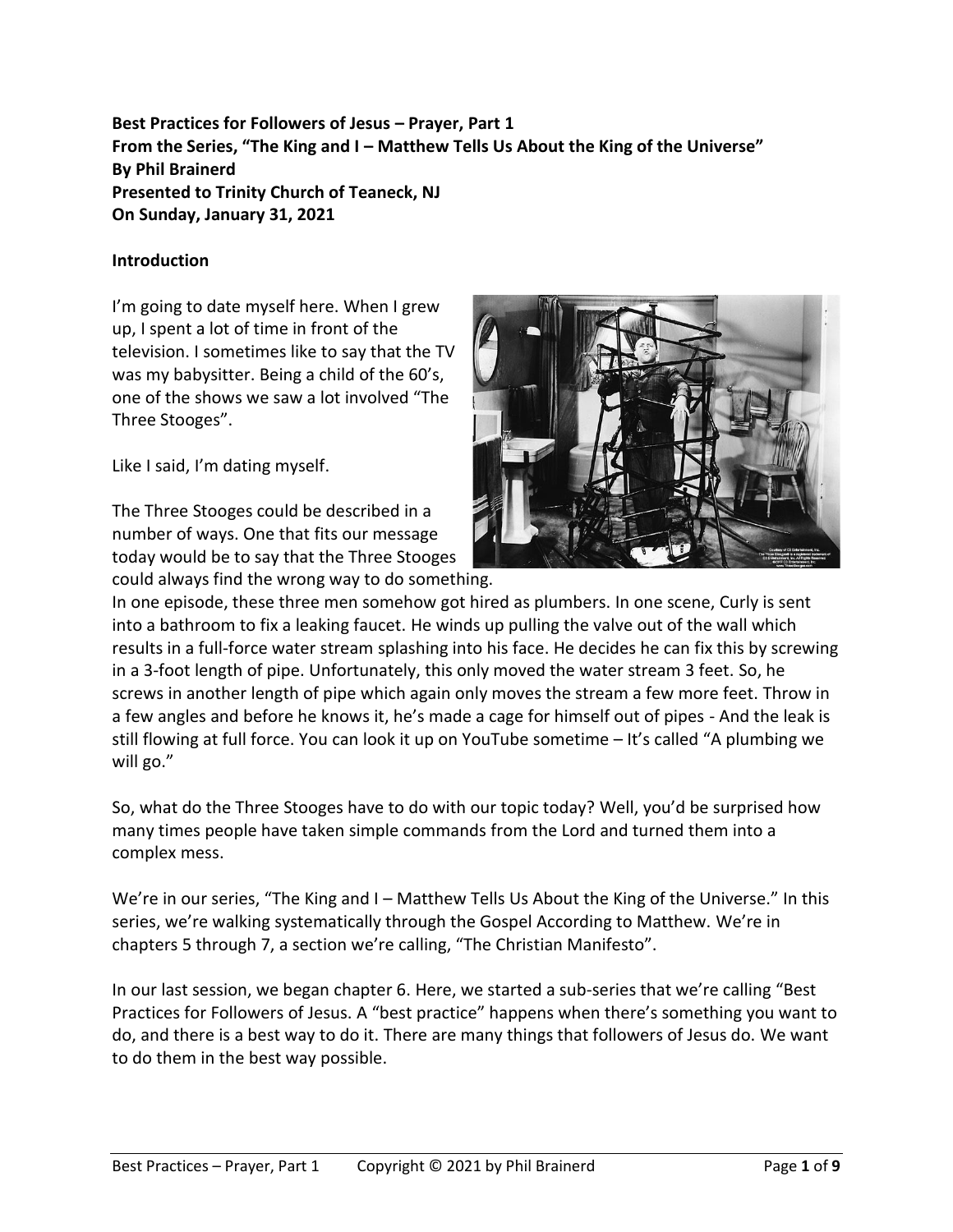Another point of a best practice is that someone has already figured out how to do it. Or the maker of a product gives you instructions so you'll get the most out of it. So, Jesus tells us how to do things so we don't have to figure it out on our own.

Knowing the best ways to do things means we're effective. If you don't know the best way to do something, you may do it badly - You may wind up looking like the three stooges - Or worse.

Today, Jesus is going to tell us some things about prayer. He has a lot to say, so discussing prayer will take more than one session. Let's look at the first part:

5 And when you pray, do not be like the hypocrites, for they love to pray standing in the synagogues and on the street corners to be seen by others. Truly I tell you, they have received their reward in full. 6 But when you pray, go into your room, close the door and pray to your Father, who is unseen. Then your Father, who sees what is done in secret, will reward you. (Matthew 6:5-6)

Let's break this apart.

## **I. Prayer is assumed.**

First, it's important to note that in all the things Jesus will teach us in this series, the action is always assumed. Let's look at the first statement: "And when you pray…" Jesus assumes that his followers will pray. Why does he do that? There are two reasons, I think.

# **A. The nature of prayer**

First, it's because of what Prayer is. Prayer is just talking to God. In our next session, we'll talk about what many call "The Lord's Prayer." It starts with the words, "Our Father in heaven". We are encouraged to think of God as a father. Followers of Jesus are encouraged to think of ourselves as God's children.

When things are working well in a family, children talk to their parents. Imagine that you're invited to have dinner with a family. You sit down for a meal with Mom, Dad, and a child; a little girl. You notice that the girl isn't talking, so you try to start up a conversation. You say, "Hey, what's your name?" The child doesn't answer. Dad says, "Oh, she never talks." Now you feel bad. You say something like, "Oh, I'm so sorry. She can't talk?" Dad answers, "Oh, she can talk – she just doesn't talk with us. She talks with friends. She talks with other children. She talks with total strangers. She just doesn't talk to us."

Well, something is wrong here - Severely wrong. Children talk with parents. In fact, parents usually get the first words a child can speak - Words like "mama" and "papa." Jesus assumes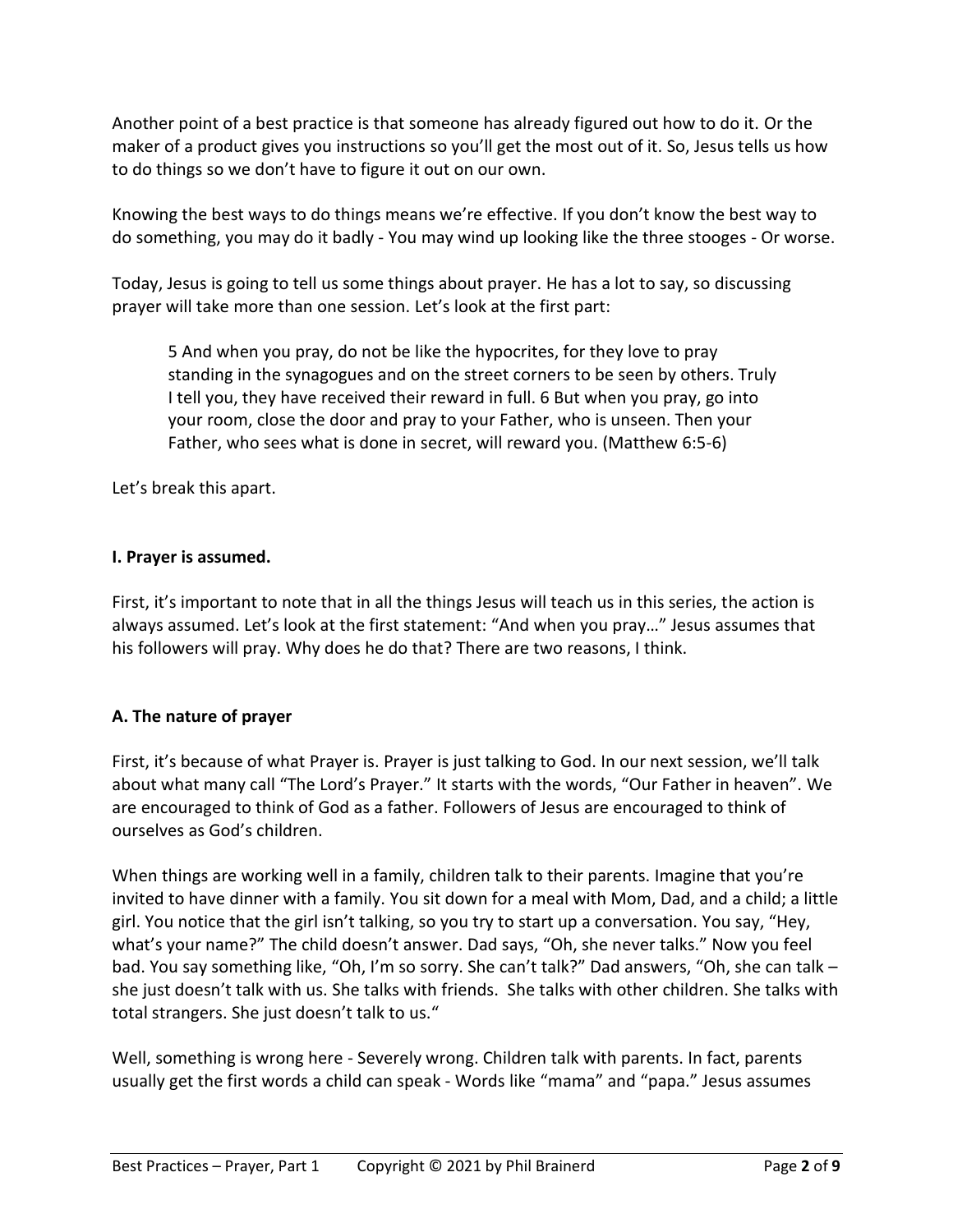that his followers will pray because prayer is talking with God. And God wants to have an intimate relationship with us - A relationship like a loving father has with his children.

### **B. It's What God's Word tells us to do.**

Next Jesus assumes that his followers will pray because that's what God's Word tells us to do. God's Word includes all kinds of situations where people pray. And as we are reminded, God's Word matters to the Master - So, it matters to his followers. In the days of Jesus, believers had the Old Testament. Most of the major figures in the Old Testament prayed.

The Hebrew people look to three men who are called "The Patriarchs" - Abraham, Isaac, and Jacob. Abraham prayed. Isaac prayed. Jacob prayed.

One of the greatest prophets was Moses, who gave the Law. Moses prayed.

All Israel was told to pray:

What other nation is so great as to have their gods near them the way the Lord our God is near us whenever we pray to him? (Deuteronomy 4:7)

After the people of Israel entered the promised land, they entered a period called the time of the Judges. They prayed. After that came the time of the kings. The kings prayed - Especially King David. He was a great man of prayer. Many of his prayers are recorded in the book of Psalms. All along the way, God sent prophets to Israel. The prophets prayed, too.

Everyone from common people all the way up to the greatest prophets and kings prayed. God's Word tells everyone to pray. That's why Jesus simply assumed his followers would pray, too.

So, it's not a question of whether or not to pray. It's how to pray in the best way. Jesus assumes his followers will pray. So now, he tells them how. He gives them the best practice. Let's read on.

And when you pray, do not be like the hypocrites, for they love to pray standing in the synagogues and on the street corners to be seen by others. Truly I tell you, they have received their reward in full. (Matthew 6:5-6)

Jesus starts with the wrong way to do it. The wrong way to pray is to be a hypocrite. If you were to say this is the "three stooges" way to do it, that would be kind. Jesus has very harsh words for hypocrites.

Recall from the last session that the word "hypocrite" is the word used for "actor" in ancient Greece. We've all seen the classic image of the laughing mask of comedy coupled with the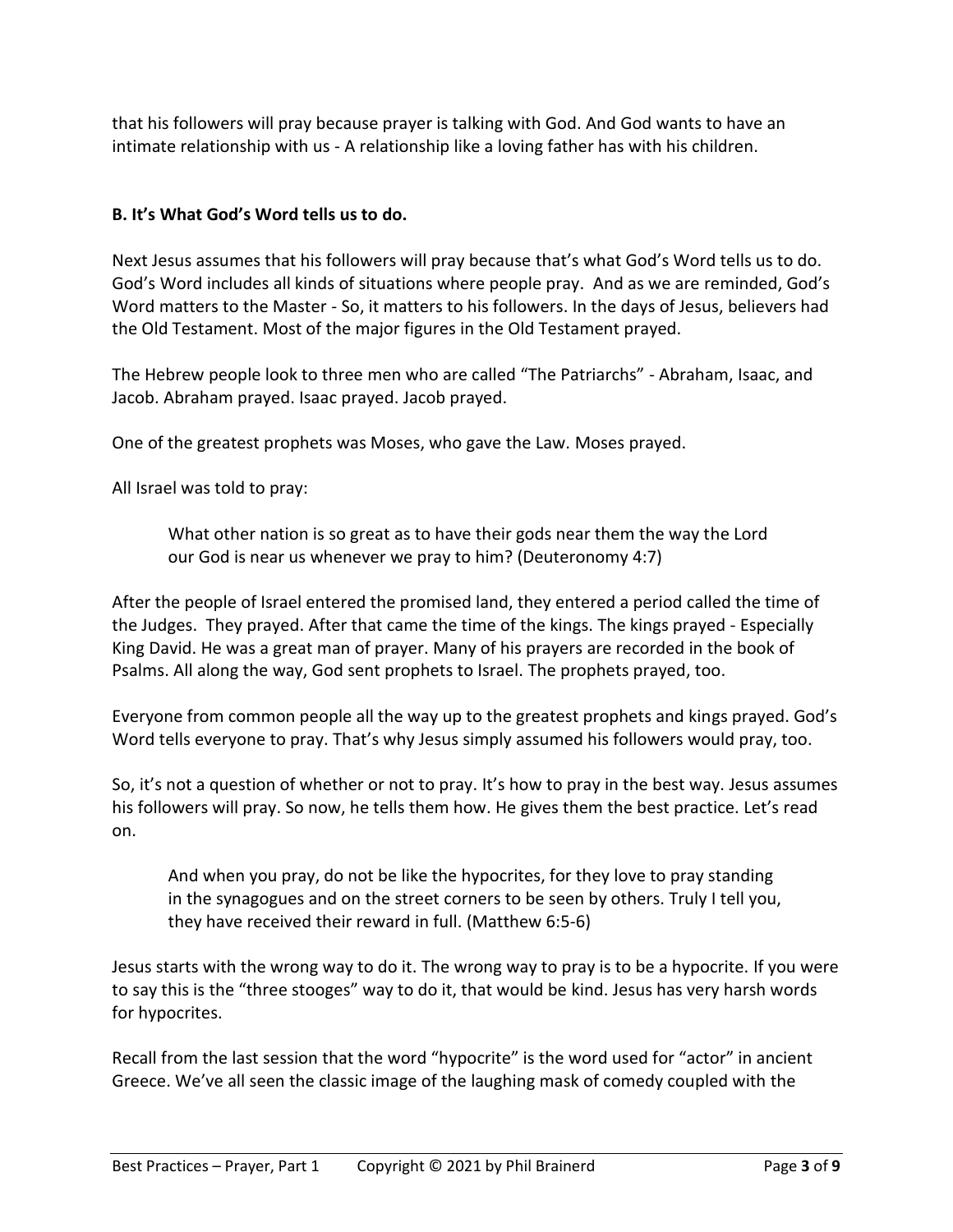

crying mask of tragedy. The actors of that day wore a mask so they could play a different person from who they were. Being a different person than who you are is fine for the actor. It's a very bad idea for people who claim to represent God. Jesus says that the leaders of his day were hypocrites. They were one person on the outside, but another on the inside. In other words, they were fakes.

They would stand in very public places like the synagogues and street corners. At this point we should mention that as far as we can tell, Jesus didn't have a problem with praying in public.

He did it himself at times. There are times when people pray together in a group. We'll talk about that when we get to "The Lord's Prayer" in the next session. It's not wrong for one person (or more) to lead at those times.

One example of public prayer in those days was the synagogue. The synagogue was where believers gathered to worship and hear teaching from God's word, much like we do in church today. Another place people could pray was on the street. In those days, every faithful Jew would stop at specific times of the day to pray. If you happened to be on the street at the time, that was OK.

What Jesus is looking at here is motive. What was the motive for people to pray? Jesus said that many people, especially religious leaders, wanted exclusively to be seen by others. They wanted to put on a show. They wanted to be impressive.

Notice that Jesus mentions a street corner, as opposed to just a street. Street corners have even more people than a street. So if someone wanted to put on a show, they would walk past the location where they normally would have prayed. They would walk until they hit the corner, where more people would walk by and see.

So, Jesus is looking at the motive. The wrong motive for prayer is to be seen by others.

If you read the last article in the series, this is sounding familiar. In that session, Jesus mentioned the problem of giving with a bad motive. People in the days of Jesus were giving to be seen by others. For both groups, Jesus has a sad warning: "Truly I tell you, they have received their reward in full."

Again, a reminder from the last session. It's not wrong to seek a reward. You just need to make sure you're seeing the right reward from the right place. The wrong reward is the approval of others. The right reward is the approval of our Father in heaven. If you give or pray seeking the approval of others, Jesus warns us that we will receive our reward in full. That's it, no more.

So, how do we pray the right way? How do we develop good motives, pure motives? Again, Jesus will tell us the right way - The Best way.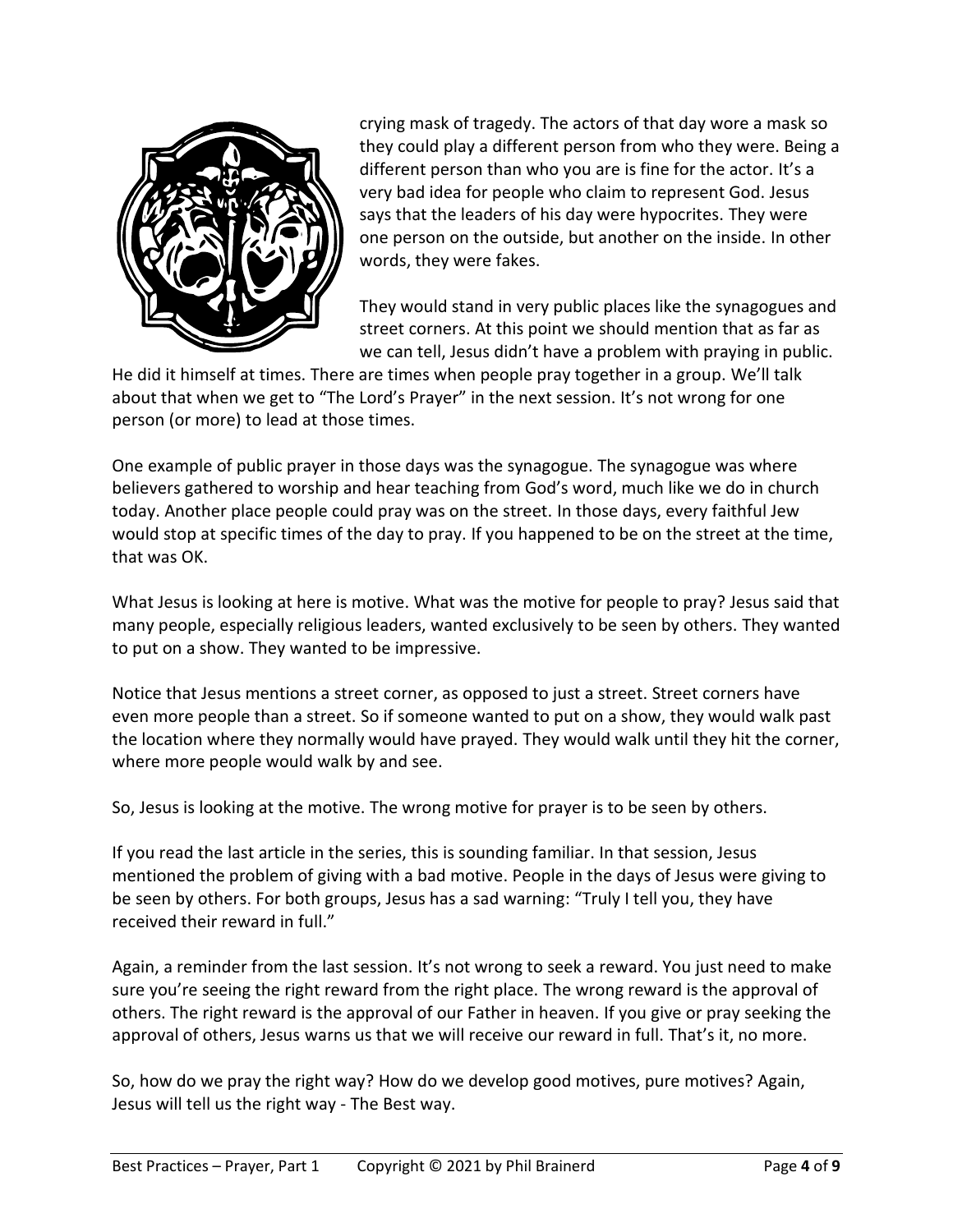6 But when you pray, go into your room, close the door and pray to your Father, who is unseen. Then your Father, who sees what is done in secret, will reward you. (Matthew 6:6)

"But, when YOU pray". You are to be different than the hypocrites. There is a very practical way to start to develop the right motives.

Last week, we learned to practice righteous deeds in private. Jesus starts with this principle again. Find a private place. Go there. Go there alone. Close the door. Then, pray to your Father in heaven.

What will happen when you do that? No one will see what you're doing. At least, no human will see. The Father in heaven, who is himself unseen, sees everything.

> 3 The eyes of the Lord are everywhere, keeping watch on the wicked and the good. (Proverbs 15:3)

God is fully capable of seeing behind closed doors. That can be a good thing, and that can be a bad thing. For now, it's a very good thing.

What happens when we go to a private place to pray? Your Father will see. And he will reward you.

For this to work, you need faith. You need faith that the Father is in fact capable of seeing things done in private. And you need faith that he will reward such things.

We learned last week that the best practice of privacy does two things for us. It helps us to develop pure motives. It helps us to grow in our faith.

So once again, Jesus teaches us that privacy is the best practice. It's the best practice when we give. It's the best practice when we pray.

But, as we said, prayer is a big topic. So, Jesus has more advice for us. Let's read on:

7 And when you pray, do not keep on babbling like pagans, for they think they will be heard because of their many words. 8 Do not be like them, for your Father knows what you need before you ask him. (Matthew 6:7-8)

"…do not keep babbling like pagans…" What does Jesus mean by that? Every now and then, we run into words in the original language that present a challenge. Most of the words in the Bible, by far, are perfectly clear. But sometimes we get a big idea rather than a specific point. Let's see how different translators brought this idea into English: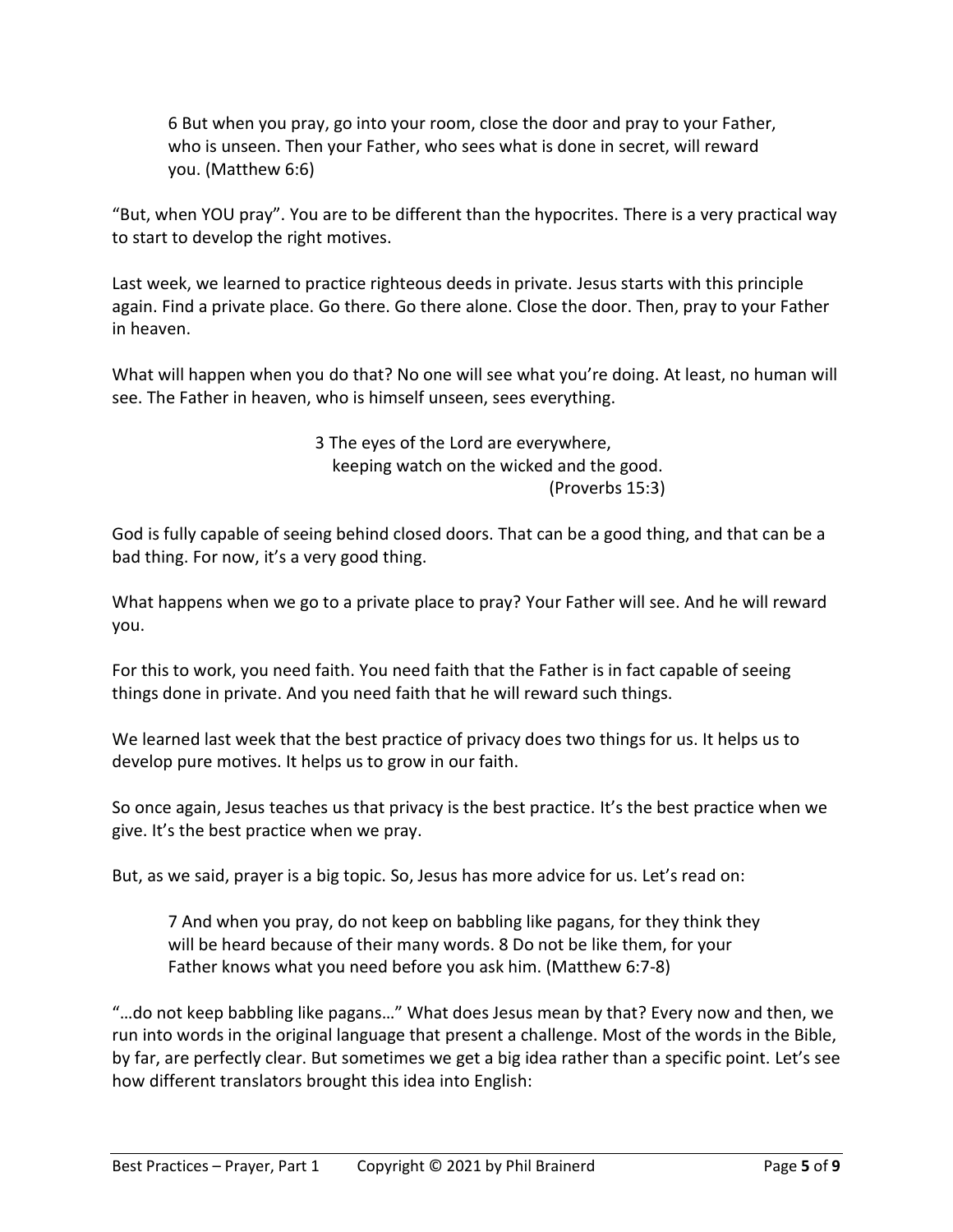**NASB** "…do not use thoughtless repetition as the Gentiles do…" **ESV** "…do not heap up empty phrases as the Gentiles do…" **KJV** "…use not vain repetitions, as the heathen do…" **NIV** "…do not keep on babbling like pagans…"

When we look at multiple translations, we see some common ideas. "Thoughtless, empty, vain": In other words, the mind is not engaged. Because your mind isn't engaged, you're saying things that don't make sense. So, the NIV uses the word "Babbling". Then we see "repetition (twice), heap up, keep on". We get a picture of someone saying things that have no meaning. And they keep repeating those things that have no meaning.

Jesus tells us that the Pagans do this. This isn't meant to be a derogatory phrase. The word "pagan" simply means, "Someone who has never met God." Remember, God wants his followers to think of him as a loving father. So, in Christian circles we talk about having a personal relationship with God. We talk about knowing God. When you have a relationship with someone, you talk with them.

When people don't have this relationship with God, they relate to him in different ways. For some, God is someone to be avoided at all costs. But others see God as a kind of vending machine. You put money into a vending machine and stuff comes out. With God, some people think, you send things up, and he sends things down. You send up prayers, God sends back what you want. With a vending machine, you put in money. With God, people these people think, you pay with good works.

This is a shame, because it's not what God wants for people. Jesus further describes people who think this way" "…for they think they will be heard because of their many words."

There's a problem with looking at God as though he was some kind of vending machine. It doesn't take long for people to figure out that he doesn't work that way.



Let's consider an example. Someone looks over the past month and they see some goods works. Maybe they attended worship service. Maybe they donated some money to the place of worship. Then, they realize that they want something. So they make a request to God - they pray. Then, they wait a bit. However, what they wanted didn't happen. They look at their watch. They tap their foot. Still no answer.

What next?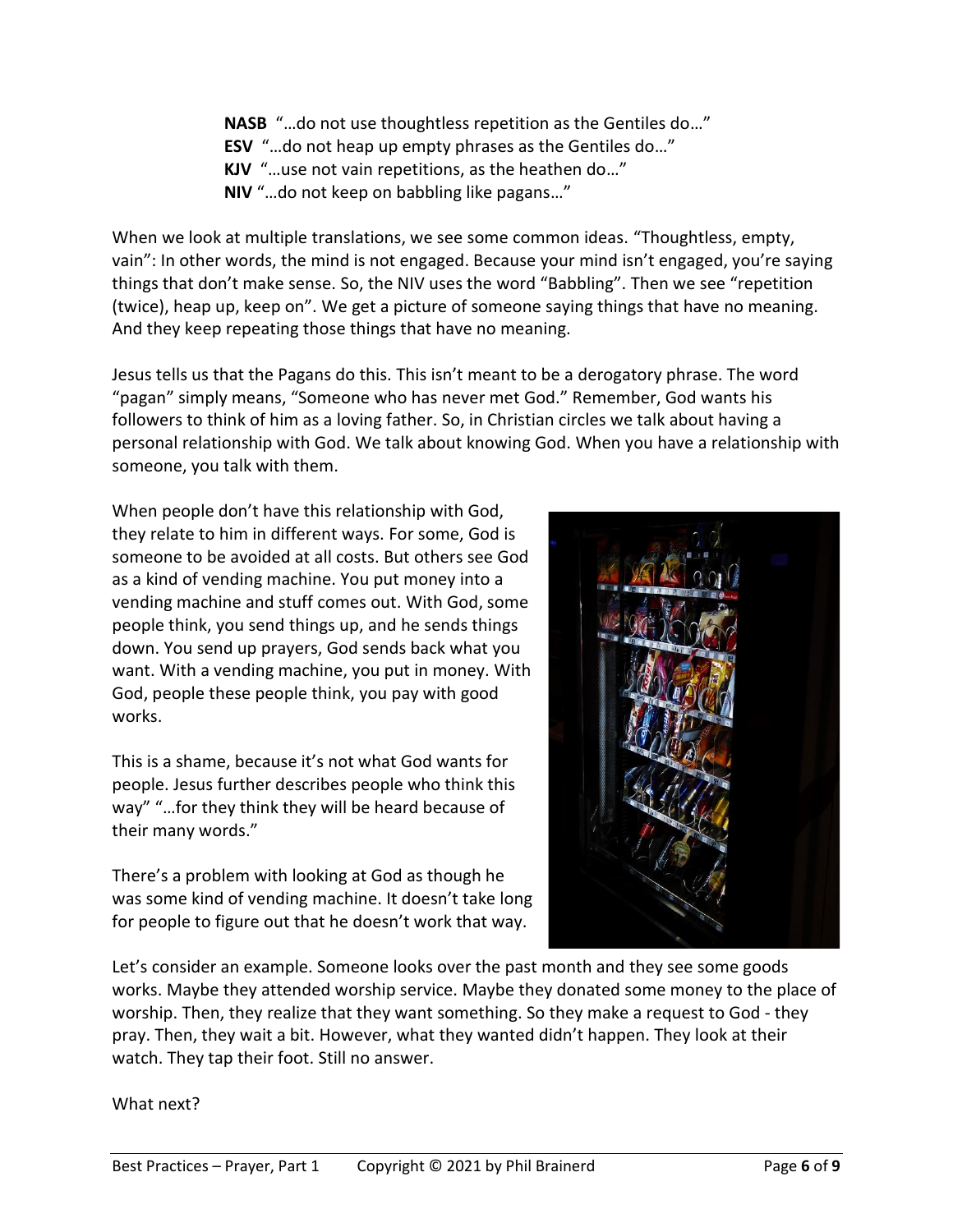You can do two things if you're in this school of thought. 1) You can add more good works. The problem with this is that good works get expensive after a while. 2) So, you add words - Perhaps many words.

Jesus said that all over the pagan world, you could see examples of people who never met God, and who viewed him as a kind of vending machine. And so, they mindlessly repeated words over and over again, thinking they would be heard for their many words. Jesus said, "don't do that." "Do not be like them."

Why not?

"for your Father knows what you need before you ask him."

The same God who sees everything knows everything. He knows what you need even before you ask.

So, the wrong way to pray is to mindlessly repeat words thinking God can't hear you otherwise. The right way to pray involves several things. First, work on the assumption that you have a loving Father who wants you to have everything you need - In other words, have faith in the goodness of God. Next, engage your mind. If you work on these assumptions, there are three answers that you will get from God when you pray.

1) Yes. God will grant your request. 2) Yes but wait. It's not the best time yet. At these times, you need faith in God's goodness. This produces patience. 3) No – because God has something better. What you're asking for is not the best. The infinite, all knowing, and loving God knows what is best, and you'll get it at the right time.

So, Jesus has told us some right ways to go about prayer. He has given us best practices. We started out with a story from the Three Stooges. I used them because sometimes it helps to be entertaining. And I wanted to stress that sadly, people throughout the ages have come up with all kinds of ways to take good activities and make them into complicated messes.

Before we close, I need to mention just a few negative examples. In doing this, I don't want to demean or belittle people. So, let's get rid of the comic image and concentrate on these practices. To stress, we're not going to do this because we want to make fun of people. We're certainly not doing this because we want to feel superior. On the other hand, if people are doing things that aren't effective, or which are counter-productive, we want to warn them.

With that, let's look at a few negative examples.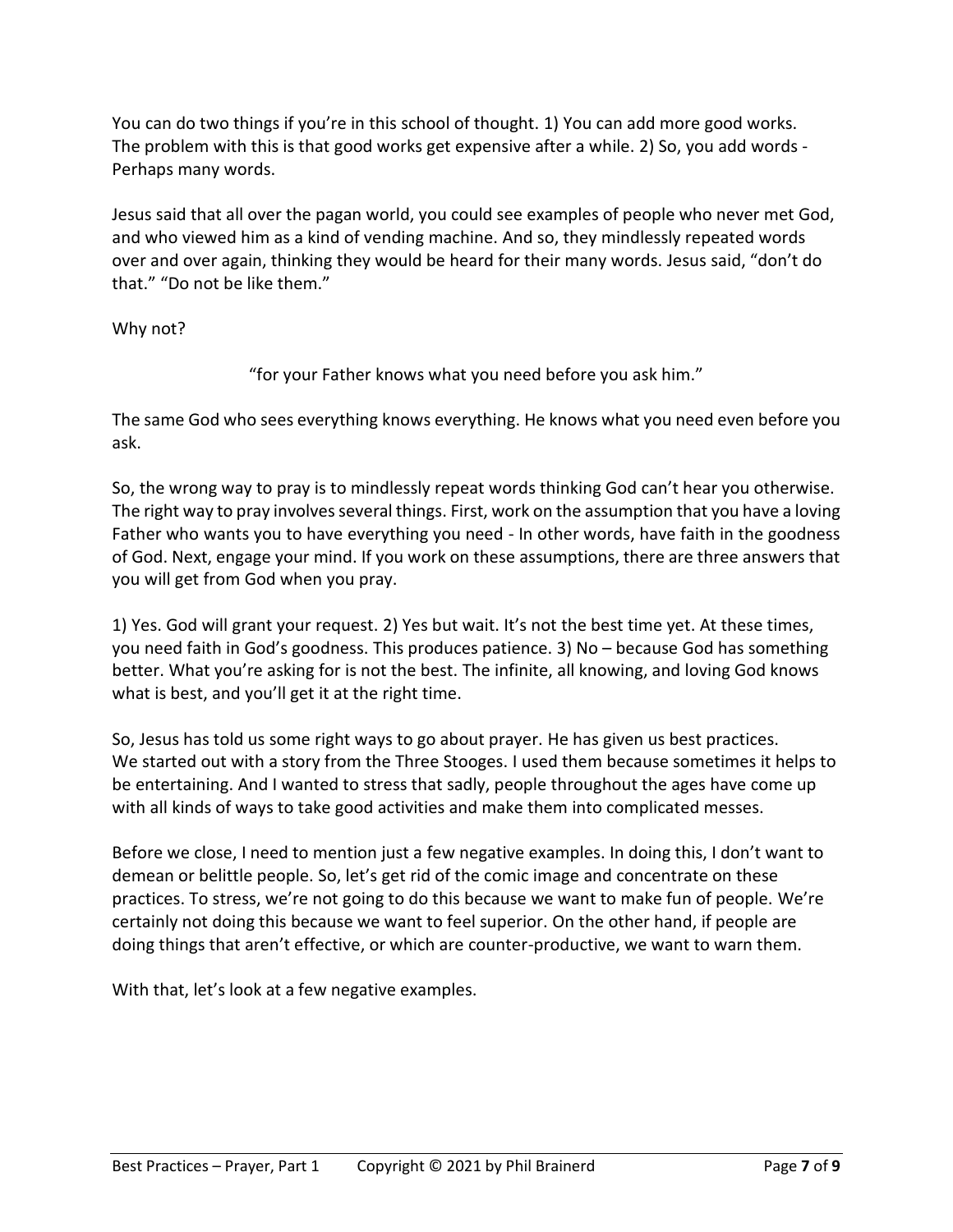### **Negative Examples**

Because much of the religious leadership in the days of Jesus were corrupt, they became the target of Jesus' criticism. One thing the religious leaders did was write out long prayers. These prayers were very eloquent sounding, but they didn't come from the heart. So, they started out badly, and deteriorated from there. Leaders would recite these prayers without engaging their minds.

Today, this is embodied in what is called liturgy. In a liturgy, everything in a church worship service is scripted. Everything is written out in advance. Everything is followed closely. The script rarely changes. Sadly, churches who follow a heavy liturgical tradition sometimes fall into the trap of repeating things over and over without ever engaging the mind, much less the hearts of the participants.

We should mention: Is it completely wrong to write out a prayer or a church service? No - We just need to be careful to keep our minds engaged.

Sometimes, even in non-liturgical traditions, people can fall into bad habits. I've heard many prayers started with the words, "Lord, thank you for this day." That's not a wrong things to say. It's just that sometimes it's a thing that people say without engaging their minds.

Or, people will say, "Lord, we just want to…" Then they make their request. This implies that we're making a small request. We don't want to ask for anything big. Big requests, people sometimes think, bother God. So, we just want to ask for small, easy things. This totally negates the idea of approaching God as a heavenly Father who cares about. If you think you need something big, ask for something big. We are children of the King. We can walk with confidence into the courts of God to make our requests. So do it - Ask big! Don't be embarrassed!

Next, Jesus spoke of the Pagan world. The world of people who have never met God. In today's world, this is probably best represented by a device called a prayer wheel. A prayer wheel consists of a stick, a handle. On top of the handle is a small cylinder. People who use this write a prayer on paper and insert it into the cylinder. They then spin the device. It is thought that every time the cylinder spins, the prayer goes up to God.

This is very sad. It's total disengagement of the mind. The prayer wheel represents a sad illusion of spirituality that tragically misleads the people who use it.

There's one last negative example for today (With all due respect to our Catholic friends): The Rosary. People who use the Rosary move a bead. Then, they utter a prayer. They move another bead. They utter the same prayer again. They repeat this for each bead. I'm very sorry to say that in my opinion, this is exactly what Jesus told us to avoid. Although it may be possible to discipline yourself to think about the prayer each time it's said, the temptation is to disengage the mind.